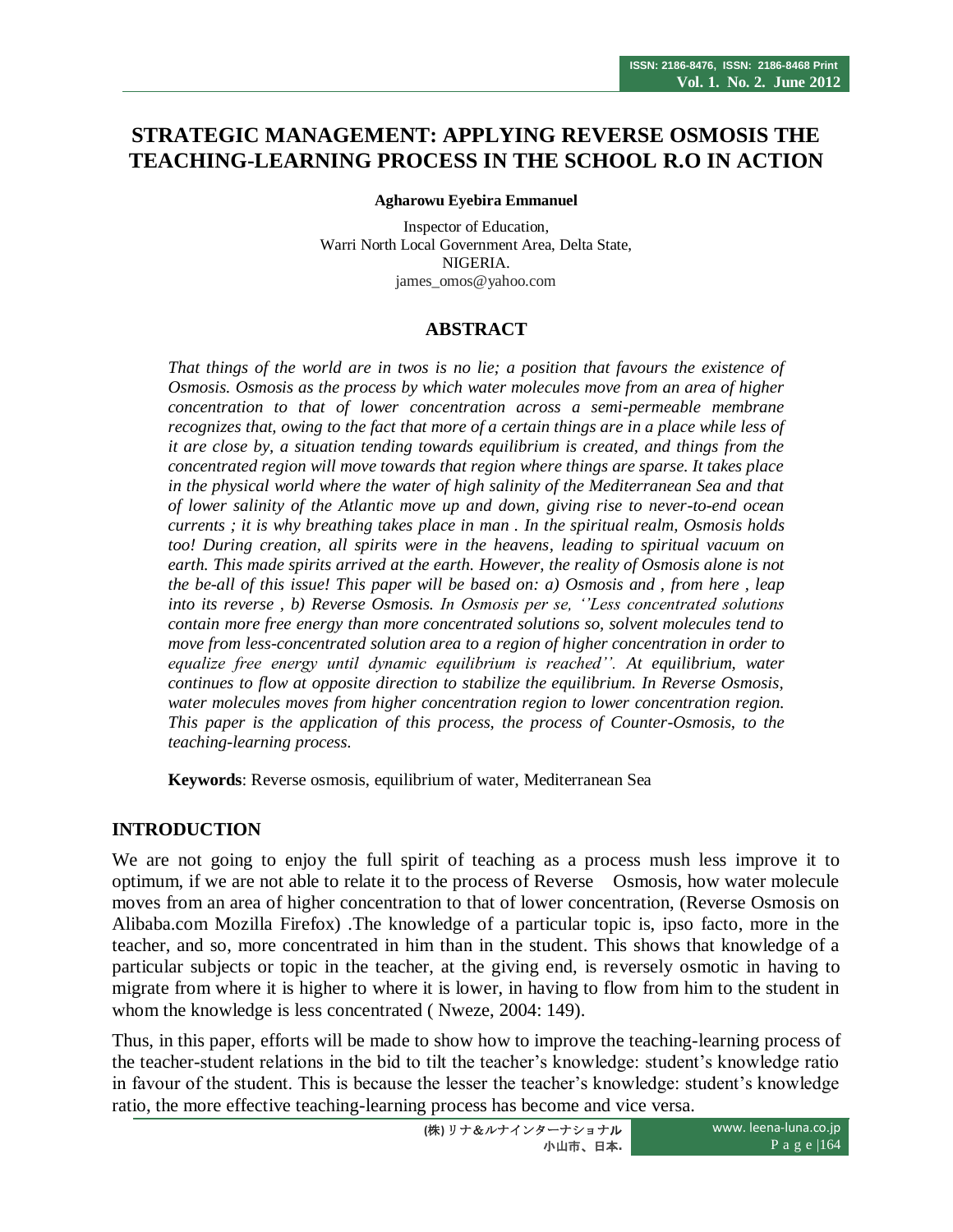Yes! This is the proof. Let the teacher's knowledge be 20. Let the student's knowledge be 4. Then, teacher's knowledge: student's ratio  $= 20/4$ .  $= 5.$ But with the application of this paper, the student will learn more, Or increase his/her knowledge to a point beyond 4, say, 10. This gives a better teacher's knowledge: student's knowledge ratio of  $20/10 = 2$ . The reduction of the ratio from 5 to 2 shows a more successful teaching-learning action. The above is to introduce the reader to the aim, objective and import of this discourse.

## **LITERATURE REVIEW**

In this section, it is imperative to highlight some of the intellectual ejaculations of some earlier writers on the issue of Osmosis and its application – Reverse Osmosis.

Osmosis / 112283848794591 notes that one needs sleep with his books in the belief in Osmosis. Though the urge of this belief is not made clear in the article, the declaration is a pointer to the fact that osmosis is very vital to man and all he stands for; and since, itself, is important, its converse, Reverse Osmosis, must be applicable, too.

Another thing! Even if a human action stops, the aftermaths of such action can still be felt at the side of both the producer and the sufferer, a fact credited by the view of Answer. Com Wiki Answer that "even when osmosis "stops", water will still diffuse in the opposite directions at an equal rate to ensure equilibrium." This show that when teacher has taught and student has learnt, a point shall come when knowledge will flow, not only from the teacher to the student, but also, from the student to the teacher.

Another writer observed that Osmosis is fluid and that the fluid existence of osmosis makes it look like diffusion. Though we say osmosis is fluid, it not, however. The materials are physical, but the process, is abstract which abstractness can be likened to the spirit of man that nothing can stop. This is because "nor stony tower ... nor strong links of iron ... can be retentive to the strength of spirit" (Shakespeare, Julius Carsar, and Act 1: Scene 2).

While the document Why Osmosis observes the naturalness of Osmosis as a point of fact of the human nature and sees how / what man does to apply the process to human benefit, it observations are chiefly mechanical. Yet it observes that there is a built-in SMS Message Server that allows SMS messages to be sent from any telephone-type field on any screen. It mentions many more areas of importance of osmosis to man ; and even if much of these are mechanical ( like the issue of the telephone just raised ), that Osmosis relates with the cell phone bears a horrifying testimony to the validity of the contestation of the writer that must sleep with his telephones because of his belief in Osmosis.

This is also, the opinion of Adeleke and Leong( 1978: 111) ,who noted that because the salinity of ocean waters vary, water of high salinity moves to areas of water of low salinity to ensure equilibrium, and vice versa. Although, also, Adeleke and Leong, were teaching not Biology, the view of these writers seem to tilt towards Osmosis being dual, that is, that there is Osmosis and Reverse Osmosis.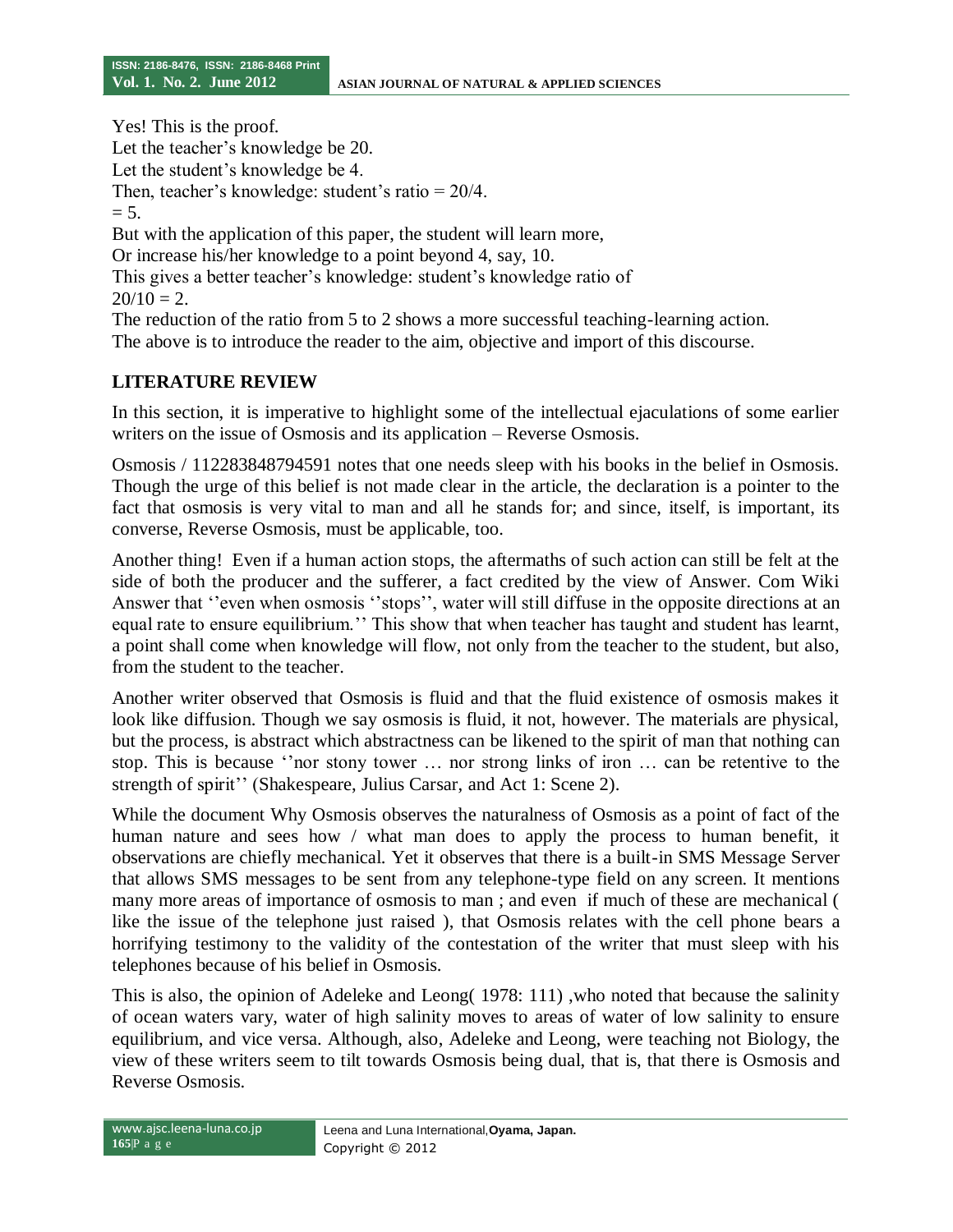IWENA (2008 ,73) , in his view that ocean currents occur, owing to the differences in salinity (solute concentration) of ocean waters, admits that water must move from an area of lower salinity to that of higher salinity . "Where the salinity of an ocean water is high", he wrote, "the ocean water creeps at the bottom of the ocean to lower salinity areas…where the salinity is low, the ocean water ... flow at the ocean surface towards a high salinity areas". Although, definitely, IWENA had nothing like this theory mind, his idea witnesses this idea - things shall drift from an area of lower concentration to an area of higher concentration and vice versa. But since Duality reigns, there must arise a time when things will move at opposite direction.

The movement of water from the west coast of Africa to the land mass of south America , and from there to the north polar region is osmotic, while the return of this to the equatorial region could be termed "Reverse Osmosis',' through the Osmotic Gradient. Additionally witnessed in Osmosis Wikipedia, The Free Encyclopedia – Mozilla Firefox, the fact of water movement across boundaries is a fact not tearrable; and also, that the new water in its new abode can have its influences there cannot be torn, either.

It is not only liquids that can accomplish osmotic feats: ideas can ( St, Ifa in St. Ifa and Honsbira , ( 2009) . Also, the biblical teaching that because the earth was dark and blank , the spirit(s) of God and His co-creator(s) moved in from the upper heavens to glide over the surface of the earth , leading to the beginning of spiritual operations on earth (Gen  $1:1 - 4$ ) and the continual presence of God and Jesus where men are gathered in Divinity ( Matt , 18 : 20 ) is reversely osmotic.

God"s Spirit and those of His co-creators moved in because more spirits were in the heavens than on the earth and because, also, the heavens itself was bigger than the earth. So, tracing the rule of Reverse Osmosis (RO) – how things move from where they are more to where they are less - the extra-terrestrials arrived the earth!

These reviews show that, following osmosis and its converse, reverse osmosis, learning can flow from the teacher to the student and vice versa.

## **DEFINITIONS OF TERMS**

The key terms are Osmosis, Reverse Osmosis, Molecules, Membrane, Economy, weaker solution, stronger solution.

Osmosis is the process by which water molecules move from a place of higher concentration to that of lower concentration via a semi-permeable membrane (Nweze, 2004).IDODO-UMEH (2010: 73) says it "is the movement of water molecule from the region of lower solute concentration to the region of higher solute concentration through a semi-permeable membrane. UMEH, C.T. (1995) sees osmosis as such, too.

Reverse Osmosis is the movement of water molecules from an area of higher concentration to an area of lower concentration across a semi-permeable membrane. Reverse Osmosis is like diffusion, the tendency of a gas or liquid to mix with another and fill a less concentrated or empty space as a result of the constant motion of its molecules (Abbott, 1983:147, Okeke, 1995:10) because the molecules of matter are always in the state of constant motion with the molecules of gas being comparatively far apart (Okeke, 995).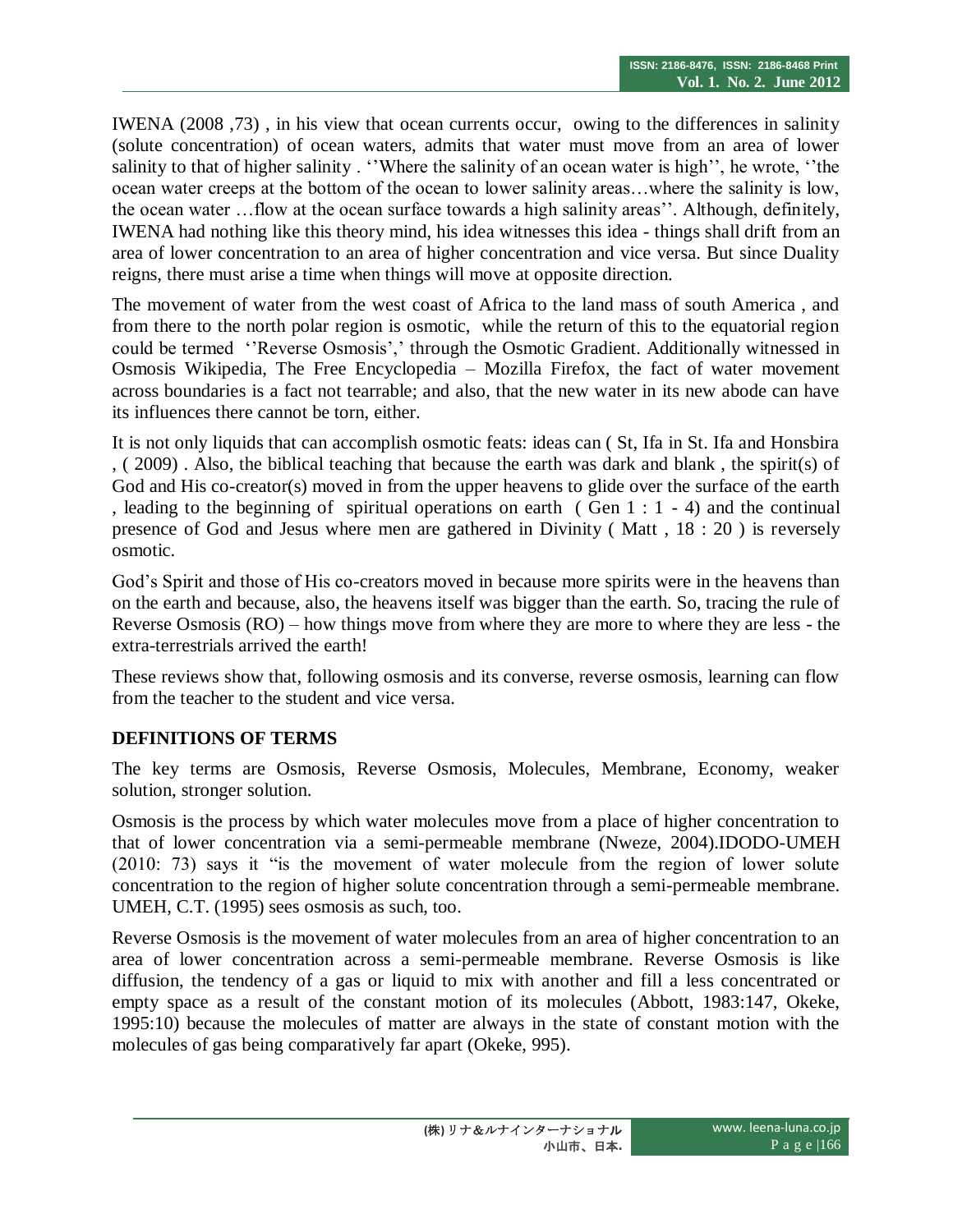Molecule is the smallest indivisible part of a substance capable of separate existence, "molecules being groups of atoms of various elements united in the same numerical proportion (Abbot, 1980). Now, what is teaching?

Teaching is a process in the profession called Teaching! Teaching is the process of imparting knowledge by a person supposedly better in that knowledge than another person, supposedly with lesser or no knowledge of the thing to be taught. It is teaching with results, not the teaching of the poor teacher (the poor teacher informs), the work of the average teacher (the average teacher tells), the work of the good teacher (the good teacher teaches), but the work of the excellent teacher (the excellent teacher inspires) (ifiedora, 1983).

Semi-permeable membrane is the region separating the two solutions concerned in the process of Osmosis or Reverse Osmosis (Why Osmosis?Http://Www.Sc-Sys.Com/Benefits.Html; IDODO-UMEH, 2010). In Biology, it could be cellophane, pig"s bladder etc.; in teaching, in this new science of teaching, it is the role of the teacher.

Economy in Economics means "advantage" (Fajana, et al, 2004; ANYAELE, 2003; Samuelson, 1977). But in this paper, it implies the length of time (in minutes) saved by the teacher in the application of a given teaching strategy compared with what could have been saved, teaching a given topic in a given class (and by the same teacher) through the orthodoxy.

When water moves from one half of an unripe pawpaw fruit into a bowl of salt or sugar solution, for example, the former is termed " weaker solution " while the latter is termed " stronger solution ". And when solvent leaves it solute into a solute-free solvent, the former is called " stronger solution" and the latter is called the "weaker solution".

### **OBJECTIVES OF THE PAPER**

By the end of this reading /hearing, the reader/hearer should be able to:

- i. Define osmosis (b) Molecule (c) Reverse Osmosis (d) permeable and impermeable membranes,(e) teaching,(f) Economy , (g) weak solution , (h) strong solution .
- ii. Relate teaching and osmosis as processes.
- iii. Relate Teaching-Learning and Reverse Osmosis as processes.
- iv. Teach any topic, prompted by the creed of Osmosis
- v. Dive into the realm of Science via the orthodoxy
- vi. Marry theory with practice
- vii. Marry Science and the Arts.
- viii. Point out legibly, the indispensability of Science in things.

## **PROBLEMS IN THE WAY OF THIS PAPER**

- i. Many teachers are non-science teachers. They might find it hard to grasp the message of Osmosis/Diffusion and Reverse Osmosis in pure Arts like, History, Religion, and Literature and so on.
- ii. Books onpure Physics and Biology are not common among greater percentage of students, most of whom are Arts-inclined.
- iii. Many teachers are too lazy to travel with researchers along the lane of scientificity and empiricism which this discovery is all about.
- iv. Some in the extreme arts (CRS, History, and Social Studies etc.) deliberately refuse to see the need of pure empirical science in the pure Arts. The main explanation of this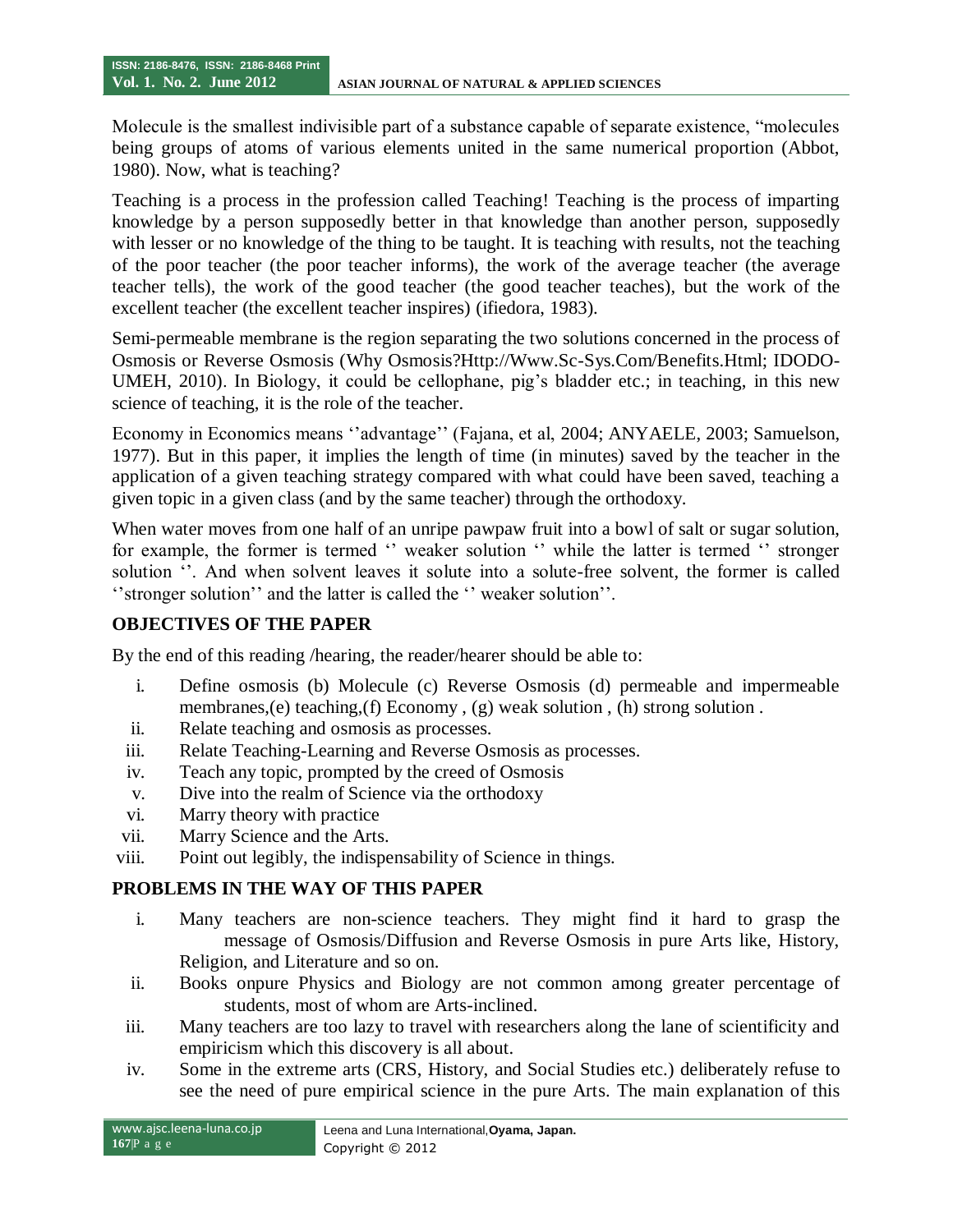could be found in disciplinary temperamental non-complimentarity, which, again, may be the result of the conservative attitudes of some professionals to the introduction of new methods.

## **SOLUTIONS TO THE PROBLEM OF APPLICATION OF REVERSE OSMOSIS IN TEACHING**

- i. All teachers being trained, should be able to read the basic sciences to, at least, their late pre-examination days.
- ii. Libraries should be well-equipped with Science books even in Arts school.
- iii. Teachers should develop the urge for, and the sprite of, empiricism for modernism.
- iv. Inter-disciplinary researches should be encouraged among teachers by Government.

## **RELATING OSMOSIS AND REVERSE OSMOSIS TO/WITH TEACHING**

This section provides us excuses for dealing with specifics as it is the inter-specifics contained in the issue of osmosis and Reverse Osmosis and teaching-learning as processes that are the views in view.

If Reverse Osmosis is the movement of water molecules from a region of higher concentration to a region of lower concentration and teaching-learning is the process by which knowledge flows from a person of higher knowledge to a person or persons of lower knowledge, then the two processes can be compared for benefits. If the water move in osmosis is due to the fact of there being an osmotic Gradient between the two liquids, that is, difference in concentration between the two liquids, teaching-learning process can also be deemed to be due to the fact of there being a major difference between the teacher and the taught. We can call this ""Knowledge difference" or " knowledge gradient", following our theory.

The Semi-permeable membrane of the osmotic process is the difference in knowledge or learning between the teacher and the taught in the teaching process. As molecules are always in state of constant motion (Abbot, 1995; Okeke, 1990), the knowledge possessed by both the teacher and the taught are in a state of constant motion – if not so, *no impromptu answers would get to impromptu questions!*

The strong solution in Reverse Osmosis is the teacher in the Teaching-Learning Process. The molecule of the strong solution is compensated for by the topic which the teacher teaches. The weaker solution in the osmotic process is the student in the teaching-learning process – or his lesser knowledge.

To effect Reverse Osmosis, the following are conditions:

- i. Osmotic Pressure
- ii. Externally-applied Pressure , in excess of the osmotic pressure
- iii. Osmotic Gradient, pressure differential etc.

## **USING THE TENETS OF REVERSE OSMOSIS TO TEACH IN THE CLASS**

Arising from the above, we can understand how teaching-learning process is relatable to Reverse Osmosis, and its implications, as a matter of fact of the effectiveness of teaching, is not difficult to see. To begin with, the teacher must: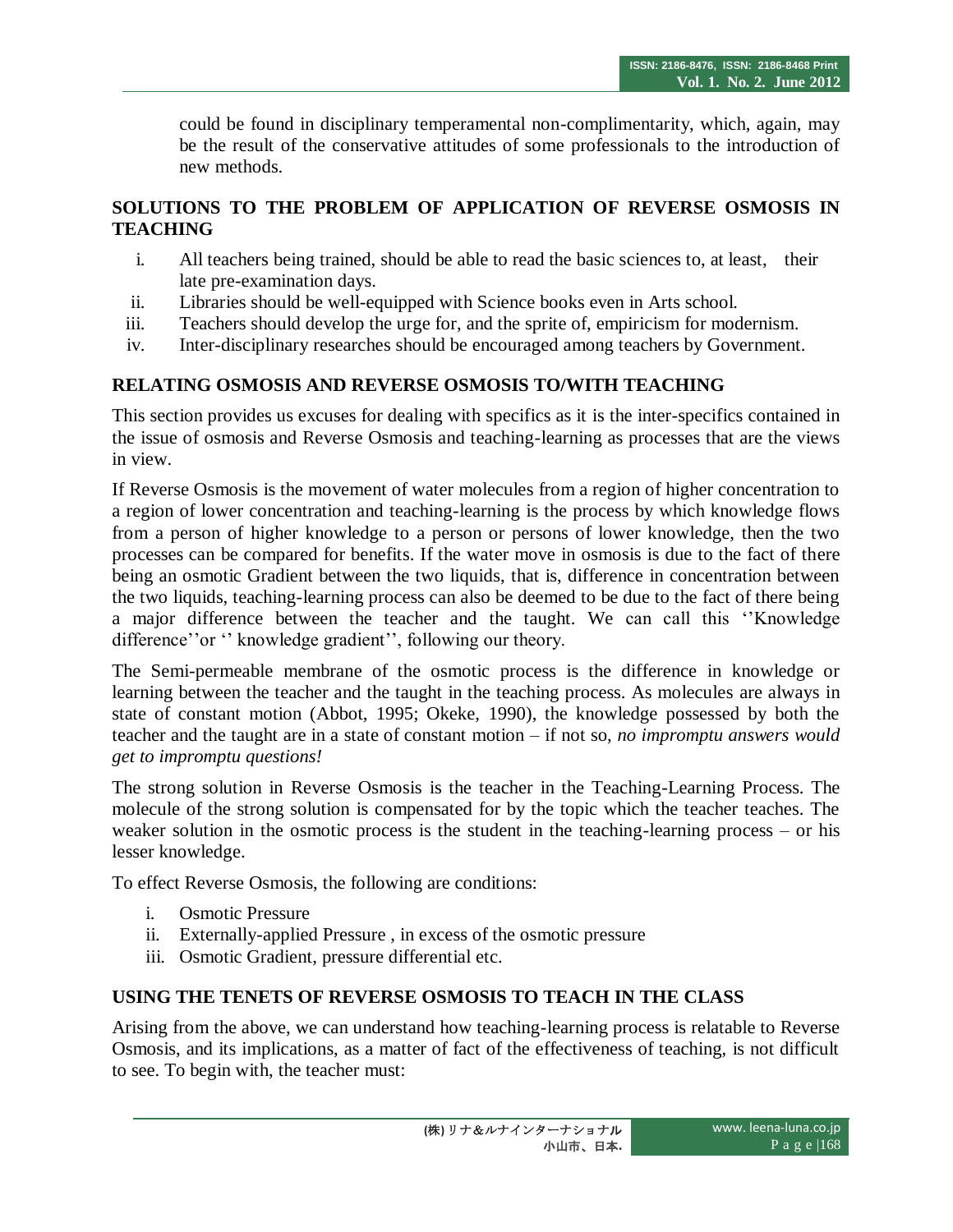- i. Assume the whole arms of a given class as one mix up all the arms A, B, C, D etc as one.
- ii. Give them a prognostic test to ascertain their potential entry behaviours. Position them first, second, to the last, say  $120<sup>th</sup>$ .
- iii. Re-divide them into groups of 30, 40, etc as convenient like these.



**Figure 1: Grouping Students for Osmotic teaching**

- iv. Let group A contain the student of  $1<sup>st</sup>$  position, B, the second position student, C the  $3<sup>rd</sup>$ position student and D, the  $4<sup>th</sup>$  position. The group, A, instead of carrying the  $5<sup>th</sup>$ student, should have the  $8<sup>th</sup>$  position student; B, should have the  $7<sup>th</sup>$  position student; C,  $6<sup>th</sup>$  position; and D, the  $5<sup>th</sup>$  position student. Now start the process by putting 9<sup>th</sup> position student in A … to the end. This is to ensure equability in the distribution of the various IQ"s of the whole class.
- v. Identify a space in the school playground, divide this with curtains into four space, the curtains being as transparent as possible. Place seats in each of the spaces according to the number of students in each group. The teacher stands at the front of one end of the curtain like this.



#### **Figure 2: Using Curtains to Divide the Class**

- vi. The teacher starts teaching, facing the curtain near to him without necessarily contacting it. He starts with appropriate introduction, " I have started", for example. The teacher teaches the topic from start to finish, accepting few questions. He repeats the teaching process once more, allowing fewer questions.
- vii. He pick out a student in group A by random sampling (picking folded papers, forexample) to face the curtain next to him and start teaching.

**169**|P a g e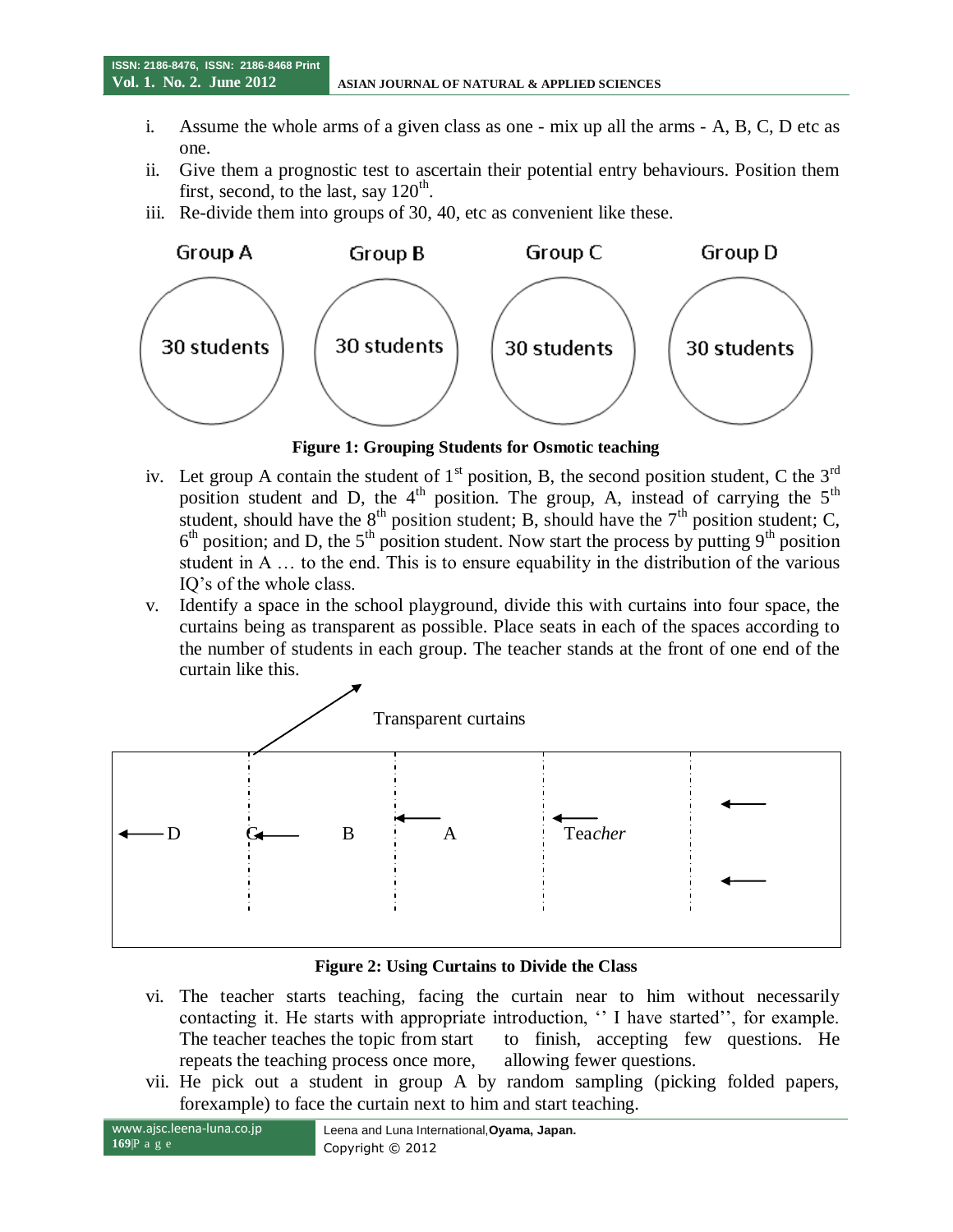He starts by announcing: "I have started", following the teacher. He/she teaches and entertains questions from his group as well.

- viii. The turn gets to group B and then to C.
- ix. D teaches the teacher, who feigns being of lower knowledge, and asking questions in that capacity! The teacher plays this role by appearing, thinking and acting like the child. The wisdom in, and the validity of, this technique can be found in the teaching of Jesus that to be able to interact with the little children, with the view to getting to heaven with them, it is necessary to act like the little child outside heaven (Matt,18, 3-4; 19 : 13-14). And the Haiku of Honsbira (2011) that

*Children are simple;*

*Lean and learn to be like them;*

*Christ is example.*

bears an excellent witness to this philosophical fact.

x. The teacher, then, evaluates by asking each group some four to five short questions like these:

## **Group A:**

- a) Define the jihad
- b) Who was the leader of the jihad?
- c) Where did his ancestors come from?
- d) When?
- e) Name one king in Hausa land at the eve of the Sokoto jihad

## **Group B:**

- a) When we saying "jihad", what do we mean?
- b) Name the Hausa ruler that hated Dan Fodio most.
- c) "Dan Fodio was an itinerant teacher". Name one person he taught.
- d) Give the exact date when the jihad started.
- e) Give one cause of the jihad

## **Group C:**

- a) List 2 causes of the Sokoto jihad
- b) Name one place where Dan Fodio taught.
- c) Where was the battle field of the Sokoto jihad?
- d) Was there any Hausa on the side of Dan Fodio?
- e) What group of people fought the jihad? (a)Hausa (b)Fulani (c) Arabs (d) kanawas.

## **Group D:**

- a) Name one important person in the jihad other than Dan Fodio
- b) By what date did Hausa land came under the Fulani government?
- c) To what religious denomination did the jihadist belong?
- d) What is Hejira?
- e) What religion was in Hausa land at the eve of the jihad?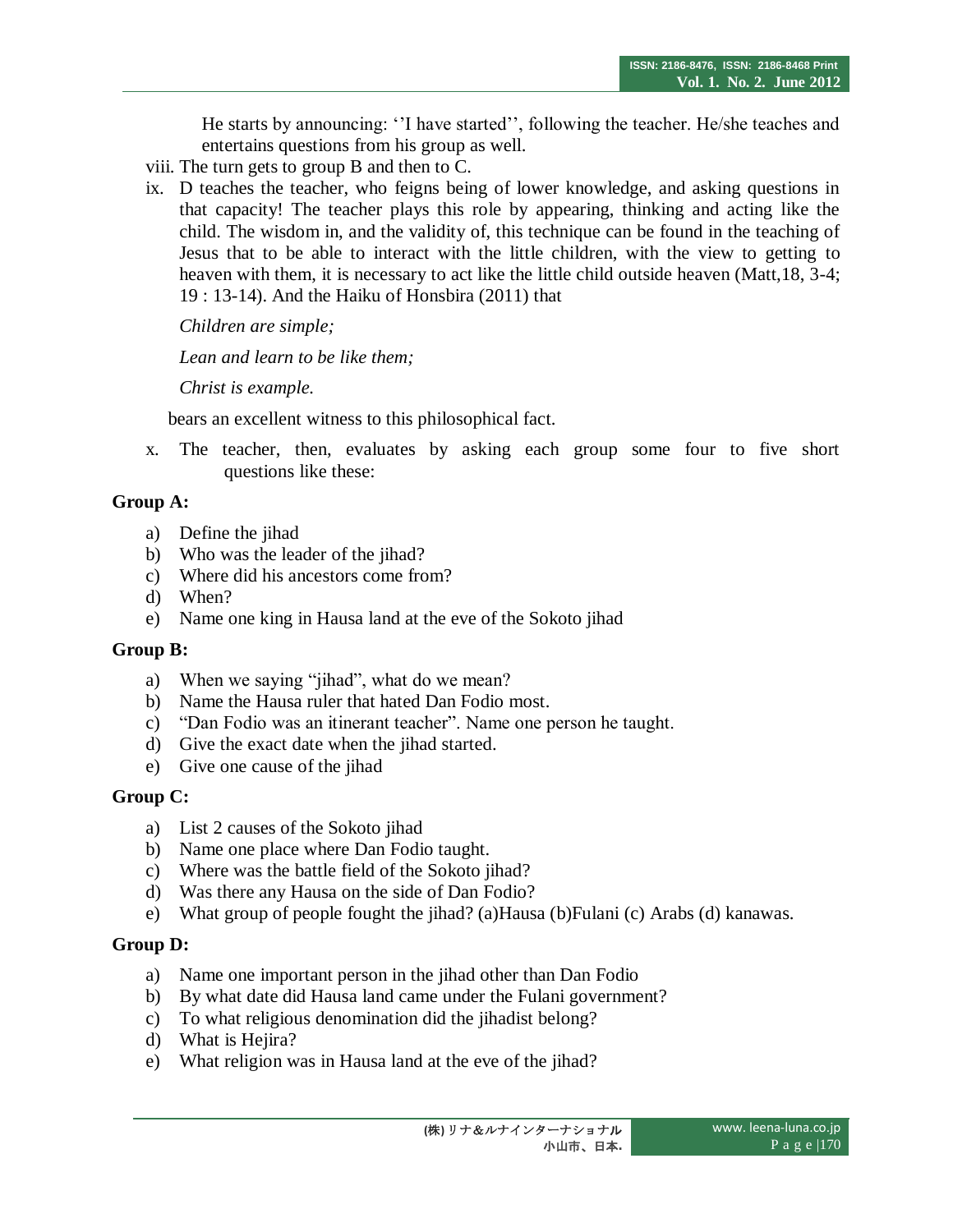**Vol. 1. No. 2. June 2012 ASIAN JOURNAL OF NATURAL & APPLIED SCIENCES**

The result of this test shows the extent of success, or otherwise, of the lesson. The teacher finally determines this by adding the scores of the four groups and working out the cumulative average. Assuming the averages is:

|     | B   |     |     |
|-----|-----|-----|-----|
| 60% | 80% | 90% | 80% |

The cumulative average  $= (60+80+30+70)$  % divided by 4

$$
=310/4=77.5\%
$$

This shows the Reverse osmotic method of teaching worked!

#### **Workability of the Application of Reverse Osmosis in Teaching**

The workability of the reverse osmotic process in teaching is based on

- i. Osmotic gradient between the two solutions (concentration difference), compensated for in the teaching process by the fact that there is a knowledge difference between the teacher and the students A, which difference is transferred to each group and the succeeding ones in the applicative process.
- ii. In Reverse Osmosis, there must be an externally-applied pressure; in the reverse osmotic method of teaching, there is an externally-generated pressure by way of the almighty directive of the teacher.
- iii. The Reverse Osmosis is an innovation on the traditional /natural osmosis; its application in teaching is an innovation on the traditional Discussion Method of teaching History and kindred subjects.
- iv. Where the conditions necessary for osmosis are present, osmosis must occur; where teacher and students are gathered, and teacher and students are ready for the teachinglearning process, knowledge must flow from the teacher into the students.
- v. Teacher must ensure the time taken in teaching the four arms/classes does not exceed the time allotted the topic, using the orthodox method.

#### **CONCLUSION**

The teacher has stood in place of the concentrated solution. The curtain between him and group B is the semi-permeable membrane (Umeh, 2010:642). The group, B in turn, becomes the concentrated entity, while C is the less concentrated solution with the curtain, in between, as the semi-permeable membrane. Drawing in content from A (which received from the teacher) ,B becomes concentrated and through the curtain between it and C, donates "taught" (molecules) to C, which takes in "taught" ( called "know") which , in turn, it gives to D . D finally gives to the teacher, *trans-psychologised*. By Transpsychologisation, is meant the process by which a person changes the shape and state of his/her mind to resemble that of a different group or age of people in order to achieve a purpose.

The result of these is better teaching-learning process. It improves the child, it improves the world.